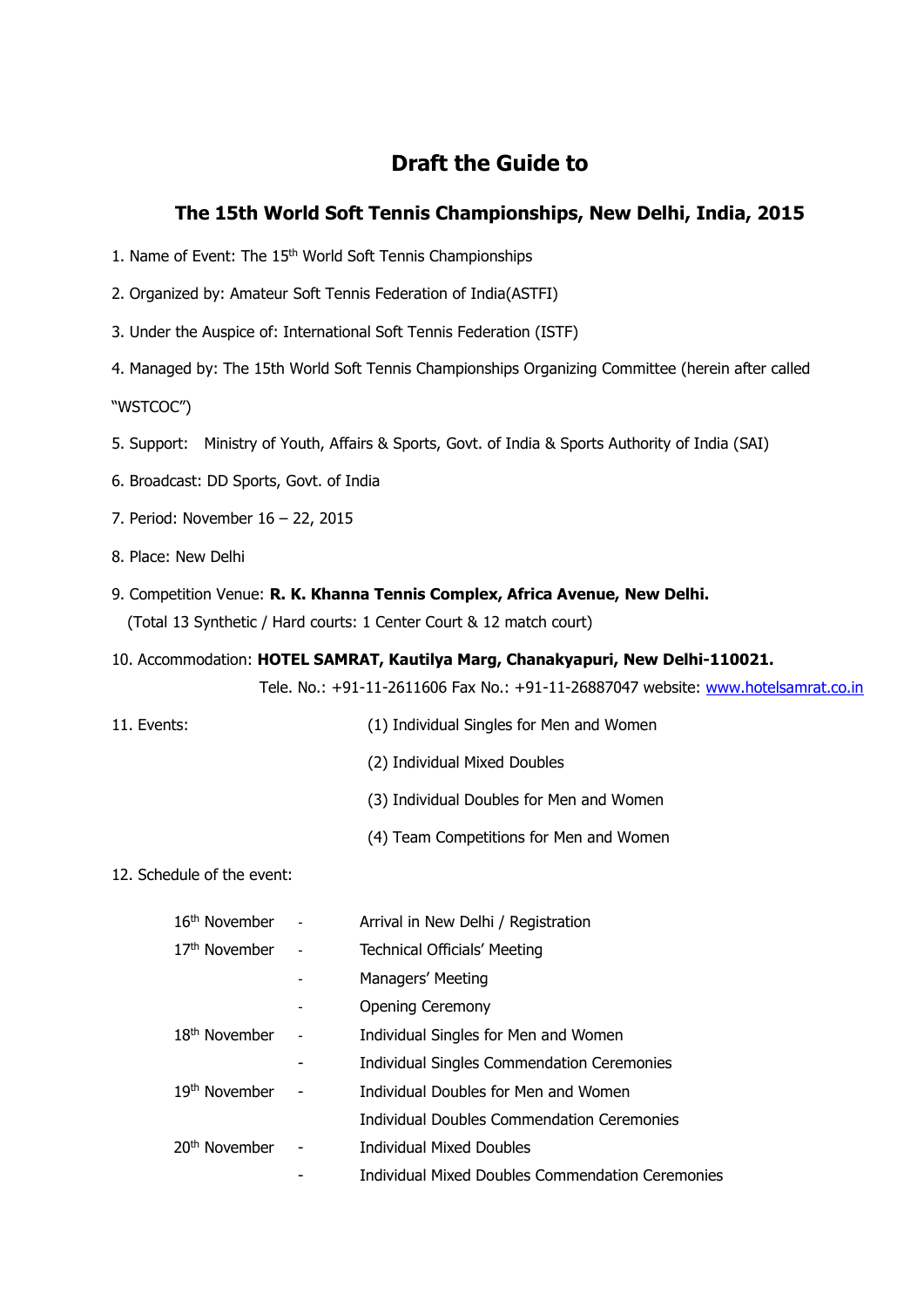| 21 <sup>st</sup> November | Team Competitions for Men and Women |
|---------------------------|-------------------------------------|
|                           | Team Event Commendation Ceremonies  |
|                           | <b>Closing Ceremony</b>             |
|                           | <b>Farewell Party</b>               |
| 22 <sup>nd</sup> November | Departure                           |
|                           |                                     |

\* Schedule is changeable upon broadcast and the number of countries

## 13. Eligibility:

(1) Participating players shall be those who have been approved by those respective National Soft Tennis Association/Federations which are the member Countries/regions (here in after called "countries") of the ISTF, in accordance with the constitution of the IOC, as players belonging to the respective organizations, and are primarily involved in the soft tennis competitions and other activities of the said countries. Also, they must meet the conditions for the participation in the competitions as described in item 16 of this guide.

The players who play in the team events, which are competed on a country basis, shall have the nationality of the countries they will represent.

(2) Participating head of team and coaches shall be those who have been so approved by the respective organizations of the countries they will represent.

#### 14. Entries:

(1) Each country shall comprise its men and women teams with a maximum of six(6) players respectively.

Each country shall be allowed to enter a maximum of two(2) pairs each for individual men's and women's doubles, a maximum of two(2) players each for individual men's and women's singles, a maximum of two(2) pairs for individual mixed doubles, and a minimum of three(3) and a maximum of six(6) players each for men's and women's team competitions.

Each player shall be allowed to concurrently enter more than one event.

(2) The host country of this championships (India) shall be allowed to enter in addition to the entries as described in item 12-(1) above, a maximum of four(4) players each only for the individual men's and women's events.

Two(2) pairs each for men's and women's doubles, two(2) players each for men's and women's singles, and two(2) pairs mixed doubles competitions shall be slowed to enter.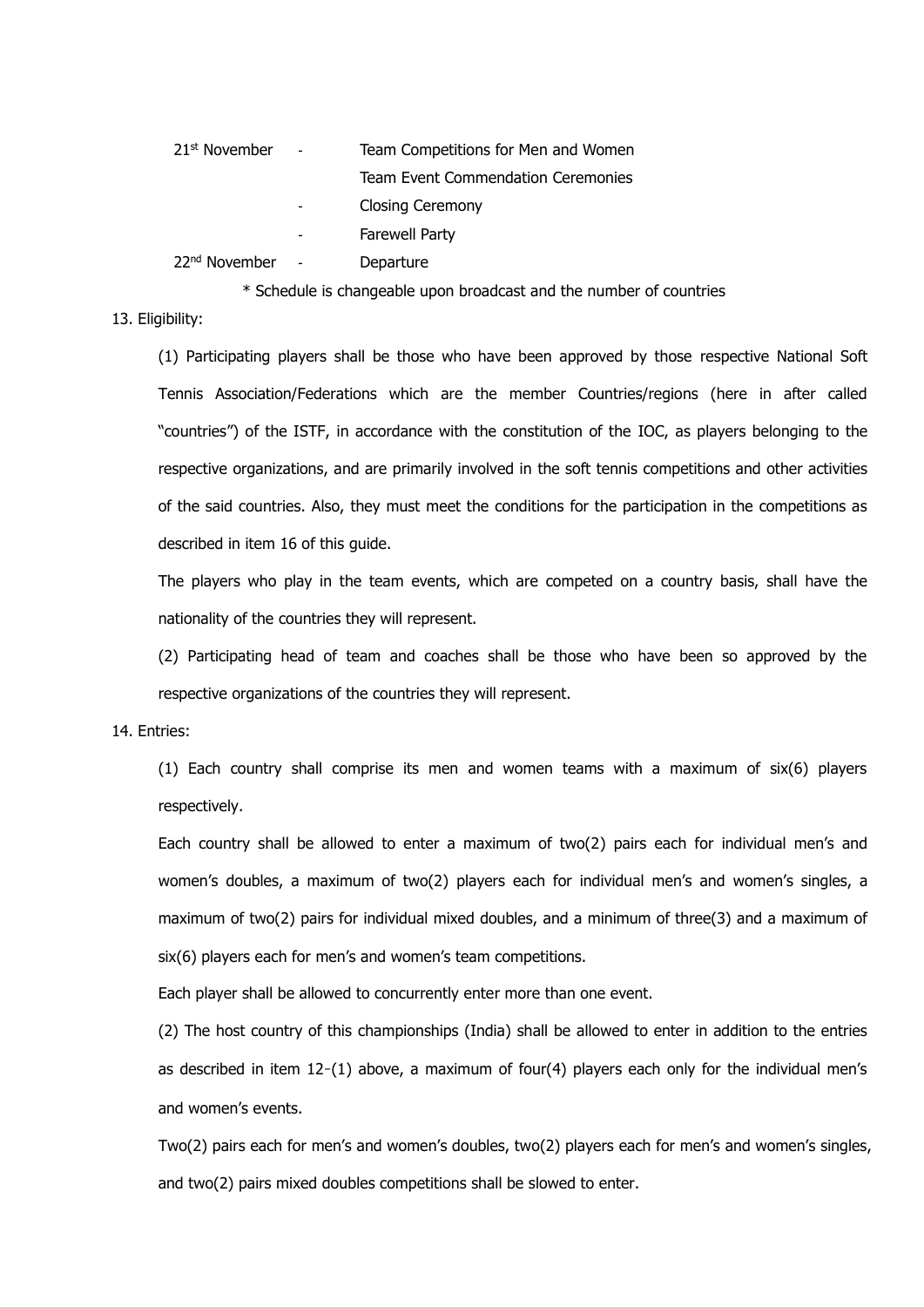(3) Each country shall be allowed to register, in addition to its players, a maximum of three (3) officials (1 head of team, 1 men's coach and 1women's coach). Only a coach involved in the match in the team event shall be allowed to sit on the team bench.

#### (4) ① Preliminary Entry(Entry by Number)

The countries planning to participate in this Championship must send the completed Entry by Number forms to the WSTCOC so that these arrive no later than 24:00(local time) July 01, 2015 by mail. The entry via fax or e-mail shall also be acceptable. The completed Entry by Number forms must include the number of players or pairs to be entered in each event.

② Final Entry(Entry by Name)

The countries planning to participate in this Championship must send the original of their completed Entry by Name forms to the WSTCOC such that these arrive no later than 24:00(local time) September 01, 2015 by mail. Completed Entry by Name forms must be submitted for each players and officials and must include all necessary information, including sex, date of birth and nationality, etc. with photos. Final Entry by fax or e‐mail, with photos to be mailed separately, shall be allowed. Countries which plan to enter more than one player in each individual event must list them in the order of ability in their Entry by Name form.

(5) Once the entries have been accepted, they shall not be allowed to change.

(Address for Entries)

Amateur Soft Tennis Federation of India (ASTFI)

818/33/1, Laxmipura, Nr. Ankur Mills, Gitamandir Road, Nr.Ahmedabad-380022. INDIA

Tel. / Fax No.:+91 79 25328228 Cell (Mobile) No.: +91 93270 50344

E‐mail: [softtennisindia@yahoo.co.in,](mailto:softtennisindia@yahoo.co.in) [softtennisindia@gmail.com,](mailto:softtennisindia@gmail.com) [jkkhodadhra@yahoo.com](mailto:jkkhodadhra@yahoo.com)

#### 15. Competition Rules and Related Regulations:

(1) The competitions shall be conducted according to the rules of soft tennis approved by the ISTF, based on the constitution and regulations of the ISTF.

(2) The official language for this event shall be English.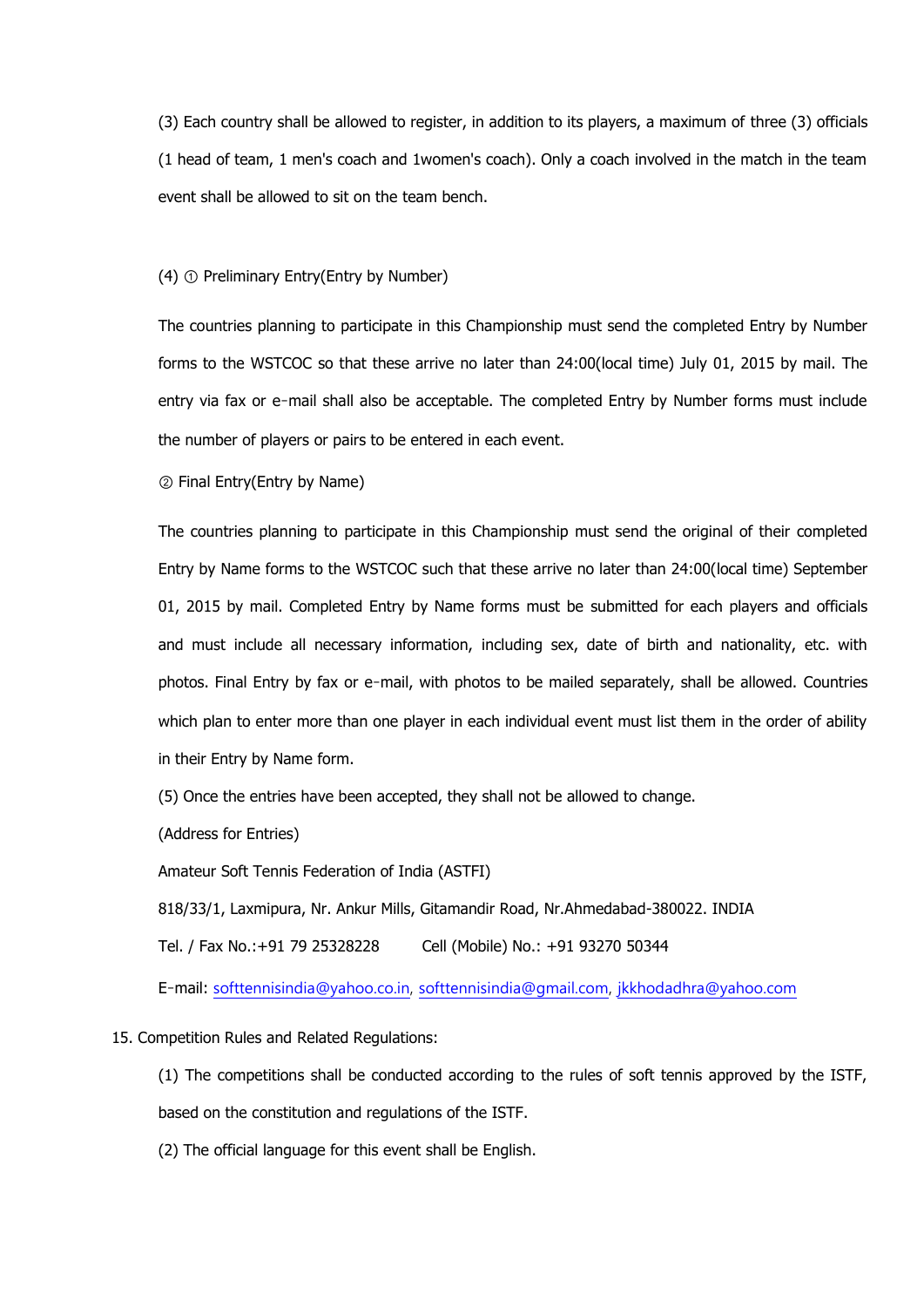16. Competition Methods and Decision of Ranking:

The competition methods shall be decided by the WSTCOC depending on the number of entries by event. However, the competitions shall be conducted basically by the methods as follows:

(Individual Events)

(1)A tournament system shall be applied for men's and women's singles mixed doubles, and men's and women's doubles matches.

(2) Classification matches for  $3<sup>rd</sup>-4<sup>th</sup>$  places and  $5<sup>th</sup>-6<sup>th</sup>$  places isn't held in the tournaments system.

(3) A doubles match shall be decided by the best of nine(9) games system a singles match by the best of seven(7) games from quarterfinal.

A doubles match shall be decided by the best of seven(7) games system a singles match by the best of five(5) games before quarterfinal.

However, the number of games shall be alterable, depending on situations.

(4) In the case where a preliminary round robin is held, the participating pairs shall be divided into several blocks for a preliminary round robin. The numbers of blocks will be determined by WSTCOC. Final tournament matches shall compete to determine the overall rankings by the top two(2) pairs of each blocks in the preliminary round robin. And classification matches for 3<sup>rd</sup>-4<sup>th</sup> places and 5<sup>th</sup>-6<sup>th</sup> places isn't held.

(5) A consolation match shall be played by loser pair(a player) from round of 32.

The details of the consolation match shall be decided by WSTCOC, depending on the number of participants.

(6) In the case where a round robin is held, the decision of ranking shall be made by the methods as follows:

i) Where two(2) players/pairs have the same win ratio, the winner of the competition between the two shall be ranked higher.

ii) Where three(3) or more players/pairs have the same win ratio, their rankings shall be determined by a comparison of the win ratios for the competitions between the three or more players/pairs, and the players/pairs who have gained a higher win ratio shall be ranked higher.

iii) Where the method in ii) above cannot be implemented, rankings shall be determined by a comparison, within the competitions between the players/pairs with the same win ratio, firstly of the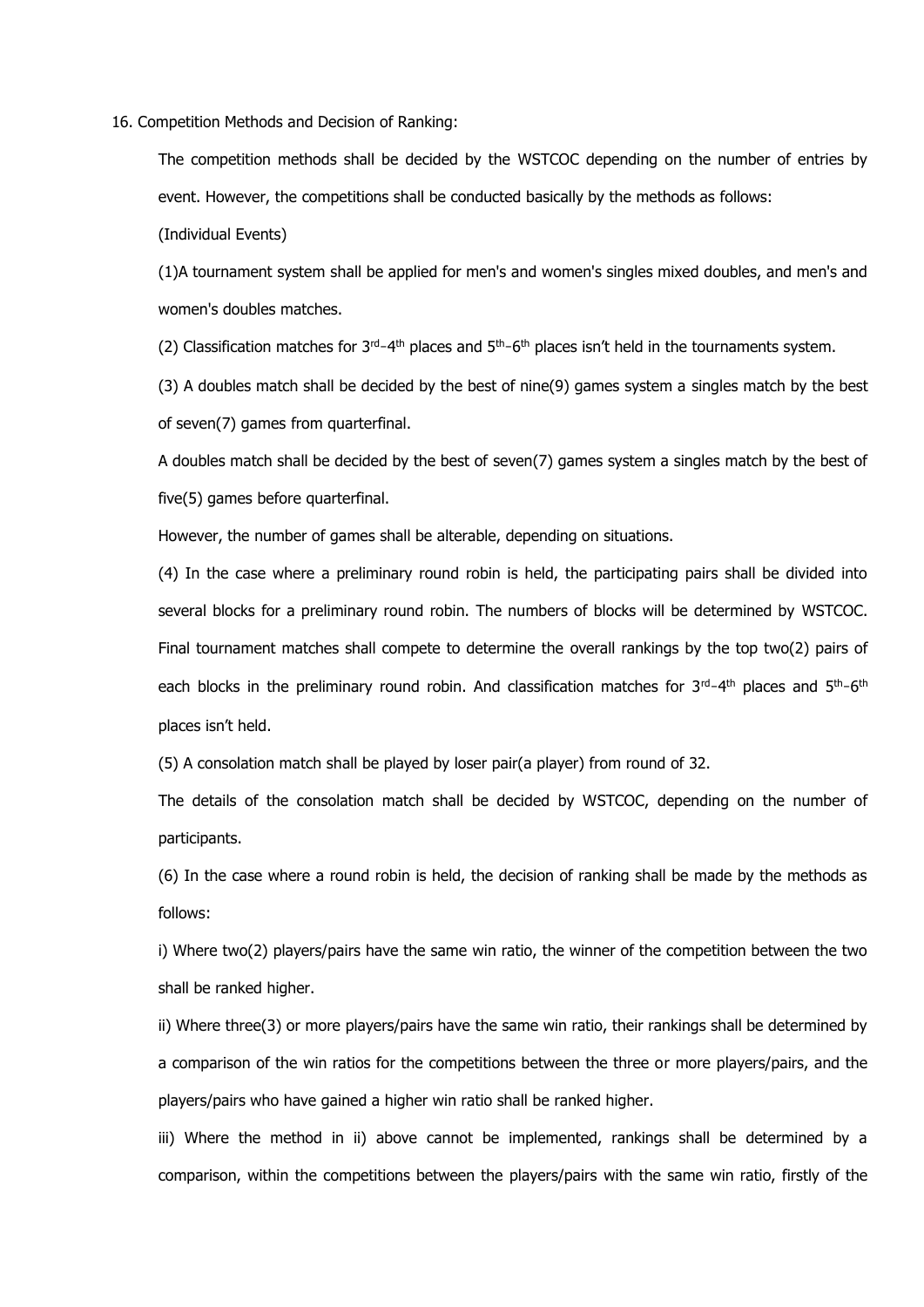number of games won minus the number of games lost, and secondly of the number of points won minus the number of points lost, and the players/pairs who have gained a larger positive differential shall be ranked higher.

iv) Where none of the methods in ii) and iii) above are applicable, rankings shall be determined by a draw.

(Team Events)

- (1) Tournament or league shall be decided by WSTCOC according to the number of men and woman pairs. In the case of league, final tournament shall be played after league match. Details of this case shall be designed by WSTCOC.
- (2) A consolation match shall be played by loser team. The details of the consolation match shall be decided by WSTCOC, depending on the number of participants.
- (3) In both men and women competitions, a tie shall be competed in the order of (1)double‐ (2)singles‐ (3)doubles, totaling three(3) matches. The team, when it has won two(2) matches in a row in a tie, shall be the winner of the tie, and the remaining one match shall not be played.

(4) The matches in a tie shall be played by the players in the order which is to be submitted prior to the competition.

A player shall be limited to play only one match in a tie. Accordingly, any team with only three(3) or four(4) players cannot play all of the three matches in a tie, i.e. one match default will inevitably be incurred.

(5) Participating Countries can't make change the order which is to be submitted prior to the competition. A change of players and/or order of players to compete in a tie shall be allowed for each tie. The substitute players must be those who are registered for the event.

(6)A doubles match shall be decided by the best of nine(9) games and a singles match by the best of seven(7) games.

(7) In the case where a round robin is held, the decision of ranking shall be made by the methods as follows:

i) Where two(2) teams have the same win ratio, the winner of the competition between the two shall be ranked higher.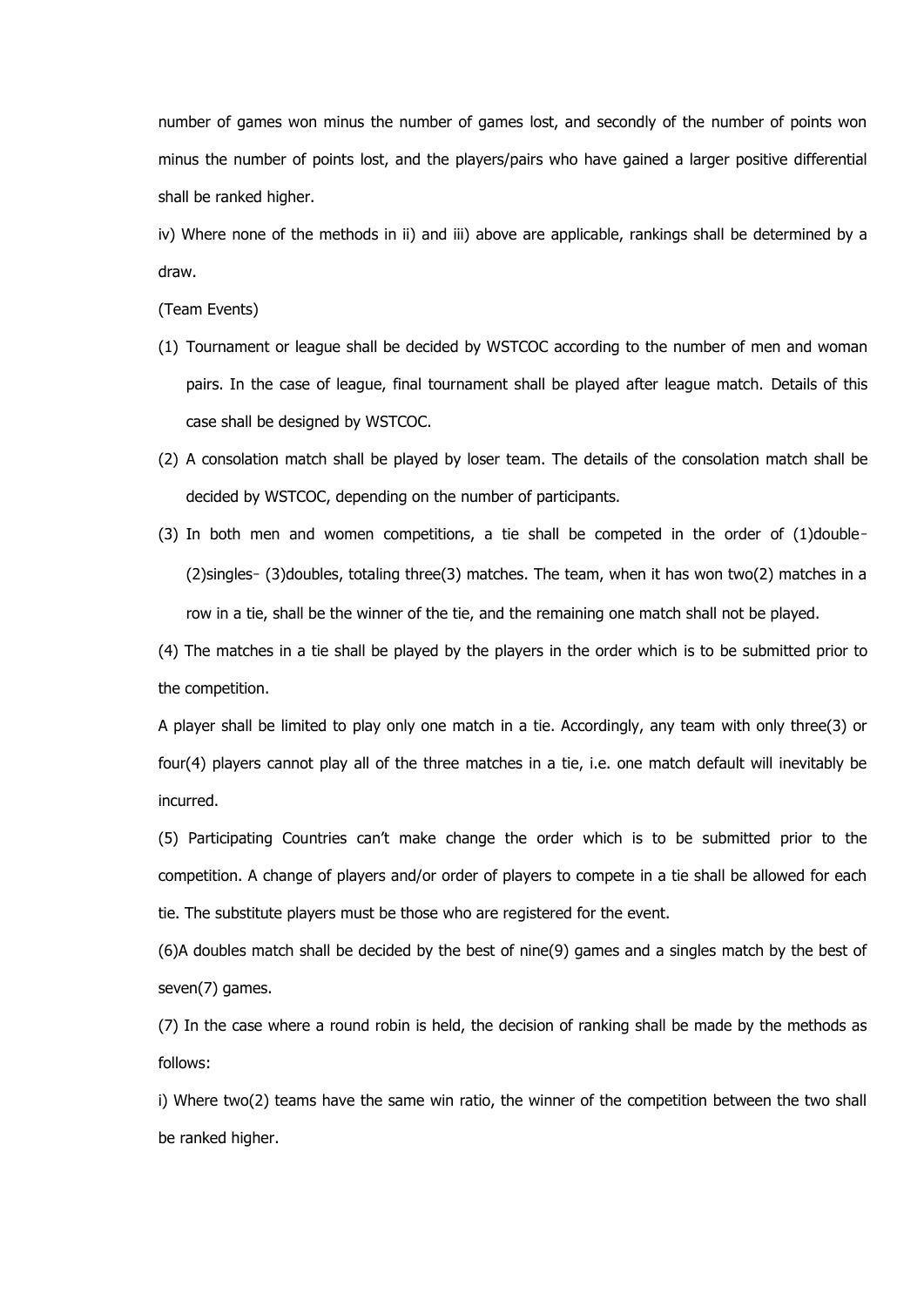ii) Where three(3) or more teams have the same win ratio, their rankings shall be determined by a comparison of the win ratios in the competitions between the three or more teams, and the team which has gained a higher win ratio shall be ranked higher.

iii) Where the method in ii) above cannot be implemented, rankings shall be determined by a comparison, within the competitions between the teams with the same win ratio, firstly of the number of matches won minus the number of matches lost, secondly of the number of games won minus the number of games lost, and thirdly of the number of points won minus the number of points lost, and the team which has gained a larger positive differential shall be ranked higher

iv) Where none of the me

thods in ii) and iii) above are applicable, rankings shall be determined by a draw.

#### 17. Draw:

The draw shall be determined by the WSTCOC in accordance with the guidelines as follows:

(Individual Events)

(1) The seed shall be assigned to a country producing pair/a player who ranked 1 through 3 of the last championships.

(2) The draw for the other participating players/pairs shall be determined taking into consideration various factors such as their results of the last championships, areas, countries, etc.

(3) The order of ability of the players/pairs of each country described in their entry form shall be reflected in determining their draw, except for the seeded.

(Team Events)

- (1) Top four(4) countries in the last championships shall be seeded according to their rankings of the last championships. In the case where any of the top four(4) teams in the last championships do not participate, the vacant seed(s) shall be designated to the team(s) which were to otherwise be seeded next to the absentee(s). The resulting remaining vacant seeding shall be determined taking into consideration the results of the last championships.
- (2) The draw for the other teams shall be determined taking into consideration various factors such as the results of the last championships, areas, etc.

18. Conditions for Participation: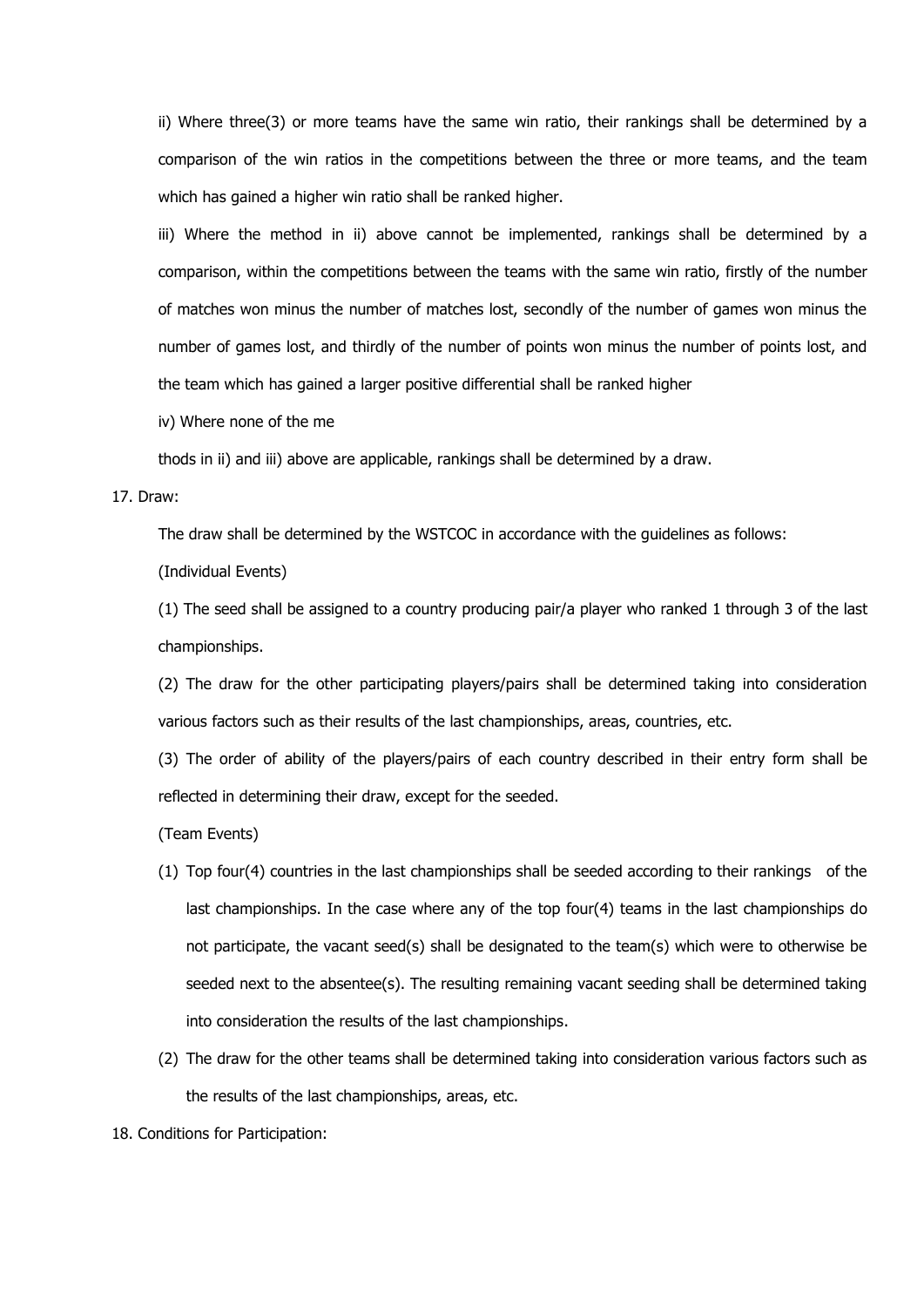The participants of each country shall meet, in addition to the qualifications described in item 13 of this guidelines, the conditions as follows:

(1) Each participant shall adhere to the IOC constitutions and the rules and regulations of the ISTF and shall behave in an orderly manner based on sportsmanship.

(2) Each participant shall follow the instructions issued by the WSTCOC during the term of this event, i.e. from the time participants from abroad have entered into to the time they have left Delhi and India. In case any of them needs to behave otherwise than specified as above, one shall be obliged to submit the detailed information on ones intended travel or else, such as its purpose, place and schedule, etc. to the WSTCOC and obtain its permission beforehand.

(3) Each player shall wear a uniform, shoes and other kinds of attire which have been approved by the participating national organization which the participant belongs to.

(4) Each player shall use a racket which conforms to the specifications of the ISTF rules of soft tennis.

(5) Either of professional or amateur players shall be allowed to participate. Commercial displays on uniforms, etc. shall be allowed on condition that they have been permitted by the WSTCOC and the participating national organizations.

However, a back number, possibly with an advertisement attached, which is to be designated by the WSTCOC shall be worn in preference over the other attire.

Manufactures company marks and/or logos on uniforms, shoes and rackets, etc. shall not be considered as advertisement.

19. Competition Officials: Competition officials shall be organized by the WSTCOC.

#### 20. Technical Officials:

(1) The Technical Officials shall be organized with both referees and umpires by the WSTCOC.

(2) Referees shall guide umpires in conducting fair umpiring. Also, referees shall rule the questionable issues arisen in relation to the competition rules and regulations.

Referees shall be five(5) in number, and its majority shall be invited from countries other than the host country. However, the number of the invited referees shall be limited to only one from one country.

One of the referees, i.e. a Indian referee, shall be designated as a Technical Delegate, who is responsible for supervising the Technical officials.

(3) The Technical Officials shall be organized by WSTCOC.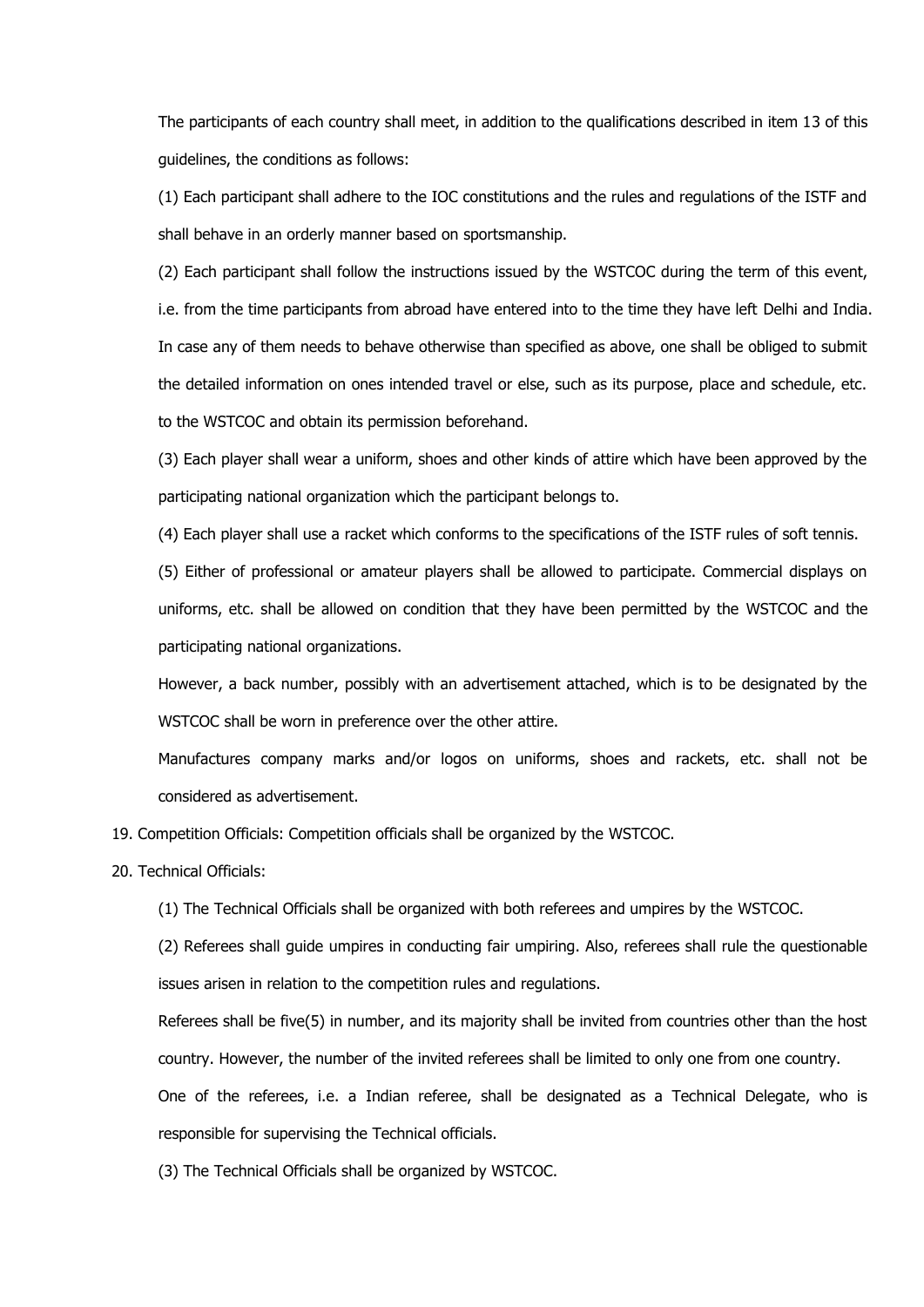(4) Round trip air fares(economy class) and local expenses during the term of the event for referees and umpires from abroad shall be borne by the WSTCOC.

21. Balls and Other Equipment/Facilities

(1) Balls to be used for this event shall be selected and decided by the WSTCOC among from those approved by the ISTF.

(2) Nets, net posts and other required equipment/facilities for competition which conform to the standards specified by the ISTF shall be used.

22. Medical Control:

(1) A doping test shall be conducted in accordance with the regulations of the ISTF.

(2) The test results shall be respected by all the participants.

23. Commendations:

(1) In each individual event, the prizes shall be awarded to the first, second, third

and fifth place winners. The matches for deciding the third and fifth place winners shall not be played, i.e. there shall be two(2) third and four(4) fifth place winners.

However, in the case where a round robin is played by all the participants, thus no finalist-deciding tournament is held, only one player/pair shall be awarded the third place prize and fourth and fifth place winners shall not be awarded the fourth and fifth place prize in each individual event.

In the case of consolation match, it shall be awarded in the same manner.

(2) In each team event, top four(4), six(6) or eight(8) teams shall be awarded the prizes depending on the number of participating countries and competition methods.

In the case of consolation match, it shall be awarded in the same manner.

(3) As the prizes for the individual events, a diploma and a gold‐gilt medal shall be awarded to each of the first place winners, a diploma and a silver medal to each of the second place winners, a diploma and a bronze medal to each of the third place winners, and a diploma to each of the fifth place winners by the WSTCOC.

For the team events, each of the first place winners shall be awarded a returnable championship cup and a diploma for the team and gold-gilt medals for its players; each of the second place winners a diploma for the team and silver medals for its players; each of the third place winners a diploma for the team and bronze medals for its players; and each of the fourth to eighth place winners a diploma.